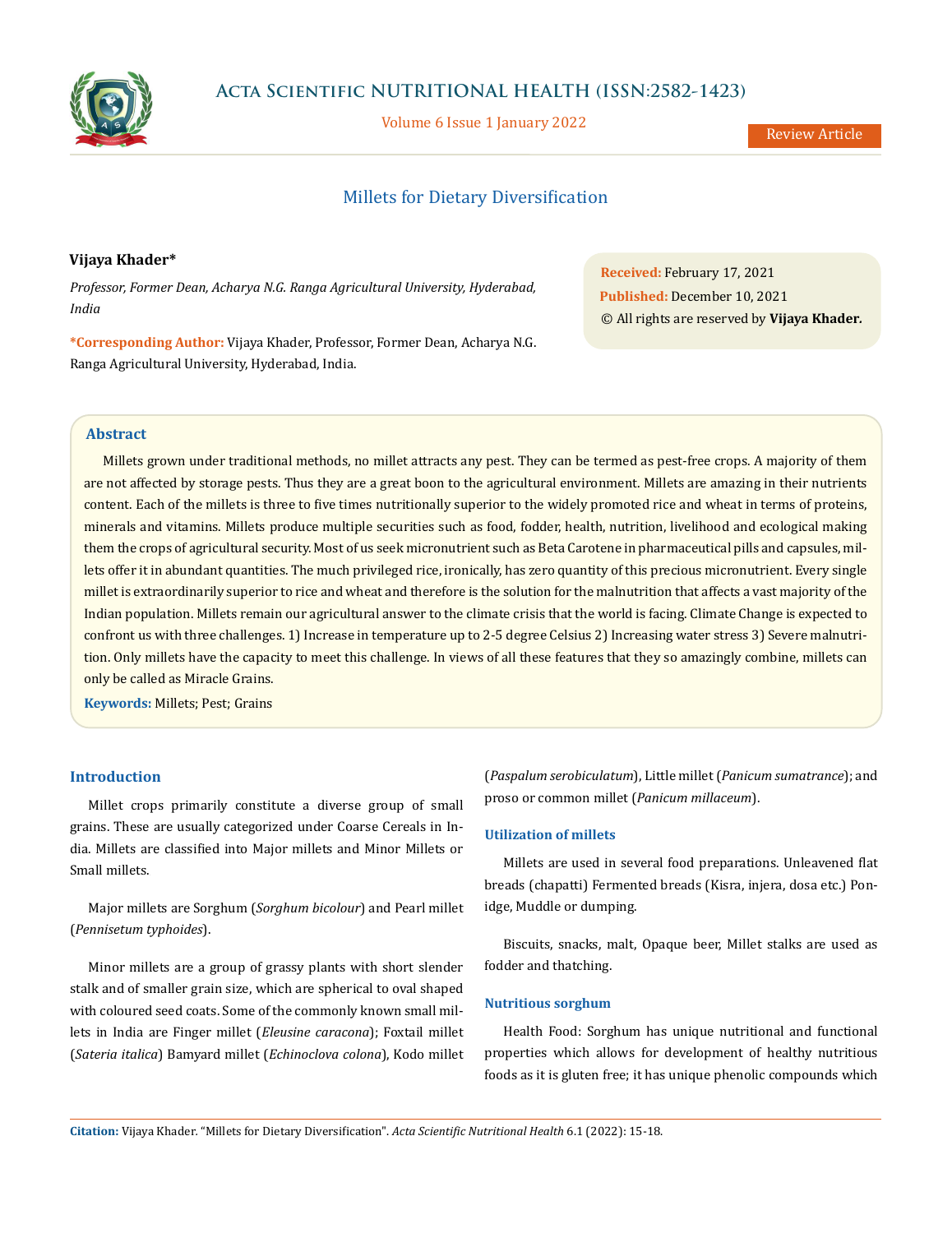have medicinal properties and also complements well with lysine rich vegetable and animal proteins to form nutritionally balanced foods. Sorghum also can be considered as a functional food since it is hypocholesterolemic and hypoglycemic in nature. Millet, the miracle grain can be grown under harsh conditions, and the poor and marginalized people who live upland, and have no irrigation facility could grow the grain easily without any external input.

It is important to push for millets by its inclusion in different programmes and policies of the Government, including PDS and Mid-Day Meals. Inclusion of its nutritional, medicinal and other values in course curriculum is also required from the primary level. Active research is needed on its production, value addition and marketing. Value addition to millet is required through technological intervention by taking care of its nutritional values.

The various constraints and opportunities for commercialization of sorghum and pearl millet food products. The constraints include misplaced social stigma, subsidized rice, wheat, inconsistent grain supplies, mixed grain marketing, short shelf life of flour, lack of procurement and food technology at the laboratory scale and declining cultivation. However there are opportunities which emphasize the fact that millets are highly nutritious and have a health value.

Therefore there is a need for a PDS policy for sorghum and pearl millet along with stable economical commercial production.

Sorghum is a major source of energy and protein for a large section of people inhabiting the semiarid tropics of India. Mechanical dehulling technology developed by Post graduate Research Center, Acharya N.G. Ranga Agricultural University, Hyderabad for sorghum, other millets and legumes has reduced the drudgery of dehulling process and enhanced the quality of sorghum. Sorghum based supplementary foods such as Sweet and salt biscuits were also developed as alternate supplementary food in combination with sorghum and chickpea. Supplementation has also helped in preventing growth faltering and resulted in low morbidity.

Ready to Cook Mixes: In view of increasing demand for convenience foods, ready to use breakfast mixes (idly and dosa mixes) were developed substituting sorghum in place of rice.

Composite Roti Mixes: Since sorghum is consumed in the form of roti by majority of population, four nutritious roti blends of sorghum and legume were developed. The most acceptable rotes can be made with a combination of sorghum, wheat and bengalgram flours mixed in the ratio of 2:2:1.

Sorghum Based Traditional Foods: In Fermented batter products like Dosa and Idli, rice was substituted either fully or partially with sorghum and these products were standardized with few modifications products like Khar Idli, Vegetable Idli, Pepper Idli, Fenugreek dosa, Uthappam and Dokla were standardized to improve acceptability. Preparations like Upma, biriyani were standardized using semolina. Several snack items ( like Muruku, Chekkalu, Pakodi etc.) were standardized using sorghum. In some of the products pulse flour was added which improved the nutritional quality and acceptability of sorghum foods.

Baked Foods: Baked foods are prestigious foods which cater to the needs of elite. Now it is possible to prepare almost all baked products with dehulled sorghum flour except bread. In products such as biscuits, cookies and cakes, incorporation of 20% refined flour was found to be essential to increase the palatability.

Therapeutic foods: Sorghum foods can be beneficially utilized for lowering blood glucose levels in diabetic subjects. Consumption of whole sorghum recipes resulted in significantly (0.05) lower plasma glucose level in diabetic subjects when compared with dehulled sorghum recipes, rice and wheat recipes. Least glycemic response was observed with whole sorghum semolina (74.6mgs) followed by missi roti (77.8 mg) and dokla (84.5 mgs). Fiber rich sorghum can be advantageously used in the formulation of therapeutic foods.

Malted Foods: Sorghum is malted in large scale in parts of Africa. The goal of malting is to produce high enzyme activity and characteristic flavor with a minimum loss of dry weight. Malt has number of uses. It can be used in brewing industry and baking industry and also in breakfast food industry as a flavouring agent.

Dehydrated Foods: Dehydrated foods like papads are usually prepared with blackgram. But dehulled sorghum flour lends itself very well for the preparation of papads.

### **Pearl millet for health and nutrition**

Pearl millet is one of the most extensively cultivated cereals in the world, after rice, wheat, and Sorghum. Pearl millet, which is commonly known as bajra, accounts for about two-thirds of India's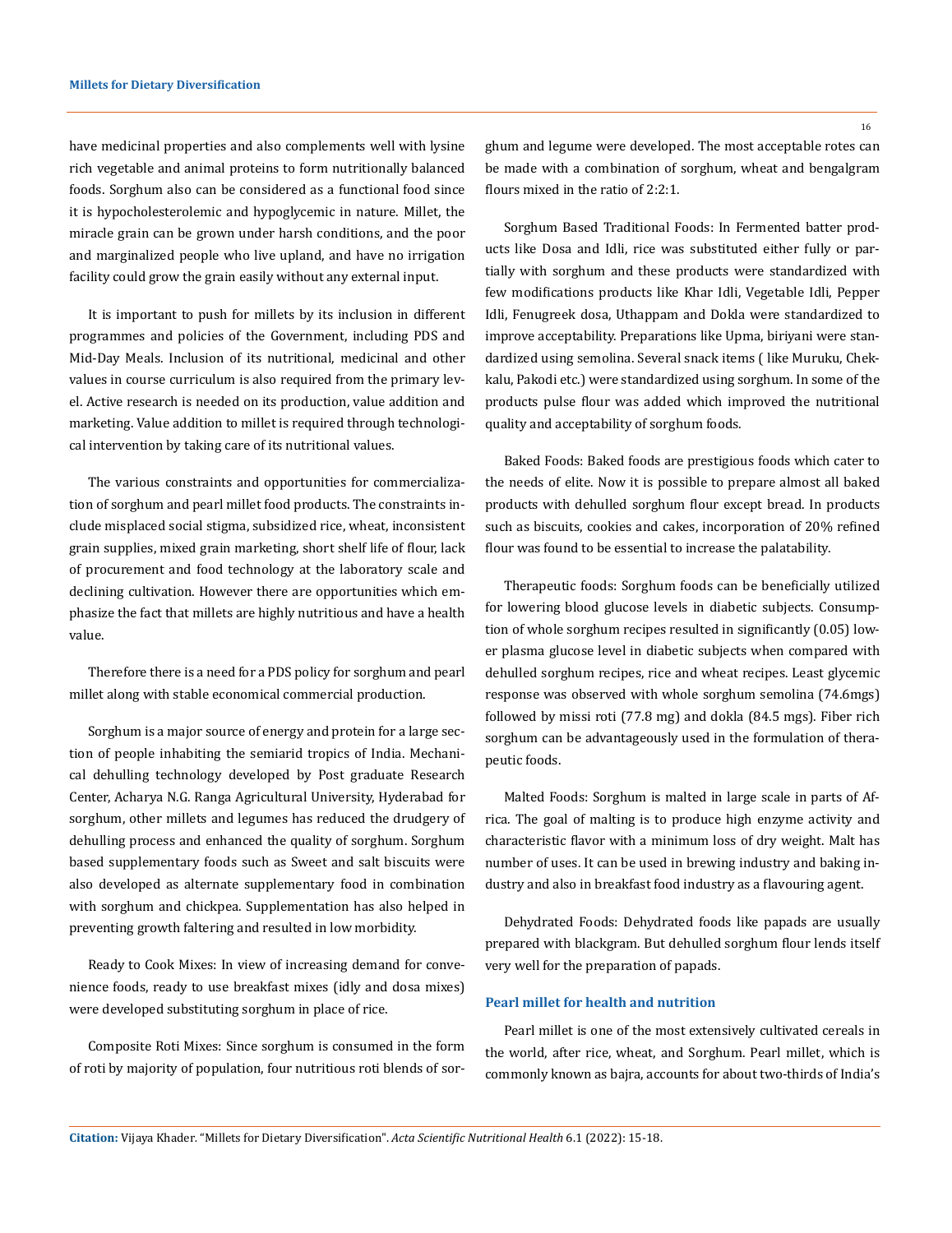millet production and is grown in the dry land and areas of the country.

.Recent research work suggests that the millets possess unique nutritional and functional prosperities that can lend themselves to the development of healthy and nutritious foods at low costs. Pearl millet is gluten free and has certain phenolic compounds which are being identified as antioxidants. Unique health foods that have high levels of insoluble dietary fibre, phytates and phytochemicals could be made from pearl millet. The starch in pearl millet is release more slowly than those in other cereals and so it is considered beneficial to diabetic patients. In India is estimated that 8% of population are affected by diabetes, and consumption of grains such as pearl millet helps diabetic and obese population and promotes natural intake of Zn and Fe as well as prevents mineral malnutrition. Creating awareness among the public, is therefore a great need.

Utilization of pearl millet in Andhra Pradesh : A survey conducted in Andhra Pradesh revealed that pearl millet grain is mostly used for preparation of roti and sangati after removing the husk using mortar and pestle and converting into flour through hand pounding or milling.

| Food             | <b>Product Type</b> | <b>Form of grain Used</b> |
|------------------|---------------------|---------------------------|
| Roti             | Unleavenedbread     | Flour                     |
| Sangati          | Stiff porridge      | Mixture of coarse         |
|                  |                     | particles and Flour       |
| Annam            | Rice like           | Dehulled grain            |
| Kudumulu         | Steamed             | Flour                     |
| Boorelu          | Deep fried          | Flour                     |
| Dosa             | Pancake             | Flour                     |
| Thapala Chakkalu | Shallow fried       | Flour                     |
| Ambali           | Thin porridge       | Flour                     |

#### **Utilization of pearl millet in Andhra Pradesh**

### **Table 1**

Creating demand for Millet foods : A study was conducted in Ananthapur District, Lepashi Mandal to study the effect of feeding malted food on the nutritional status of vulnerable groups of population, to develop ready to use malted mixes using malted wheat/Ragi and green gram, to assess the physico-chemical and organoleptic quality characteristics of the developed malted mixes and to develop the training manual and education material on

malting. Knowledge, Attitude and practices on Malted Mixes of Self Help Groups showed 60-70% improvement after the training programme. Supplementation of Amylase Rich Malted Mixes(ARMM) helped to improve the nutritional status of the vulnerable groups of population in rural areas especially with regard to protein, energy, iron, calcium and B-complex vitamins. Promotion of malt based small scale food industry not only provides opportunity for rural women to develop entrepreneurship and employment but also provided Food and Nutritional Security through income generation.

# **Steps taken to sustain the activities after the completion of the project**

Established small scale food processing industry for income generation in two selected villages namely Manempally and Sirivaram. Two self help groups comprising 20 members in each group established the preparation of malted mixes unit at community level. A voluntary organization i.e. Sri. Kodi Ranganatha Swamy Seva Trust agreed to donate two ceiling machines. The then Honorable Minister for Agriculture Dr. Raghveera Reddy was very keen to introduce these malted mixes in ICDS Programme.

Several Processing techniques are adopted to convert coarse sorghum grains in to consumer acceptable and commercially viable products. Dehulling by Traditional hand pounding method, Time consuming, Labourous, inefficient method. Mechanical dehulling improved Physical appearance, Better quality grain, Reduces drudgery and lower level of bran and brokens [1-6].

### **Conclusion**

Some of the relevant processing technologies which would result in value addition and increased utilization are: Dehulling, Germination, Popping/Puffing, Flaking, Malting, Baking, Extrusion and Fermentation. As Mechanical dehulling improves the quality of grain better quality flour and rawa made it possible to develop commercially viable products such as, Baked foods, Breakfast foods, Snack Items, Ready to cook mixes, Dehydrated foods, Infant mixes, Composite roti mixes, Puffing, Popping and Malting contributing for Dietary Diversification. How ever high oil content and poor keeping quality of millet malt are the constraints for its utilization in brewing industry.

Millets have a great answer to all kinds of crisis, including that of water, nutrition and climate change. These crops are an ecological bonus to millet farmers.

**Citation:** Vijaya Khader*.* "Millets for Dietary Diversification". *Acta Scientific Nutritional Health* 6.1 (2022): 15-18.

17